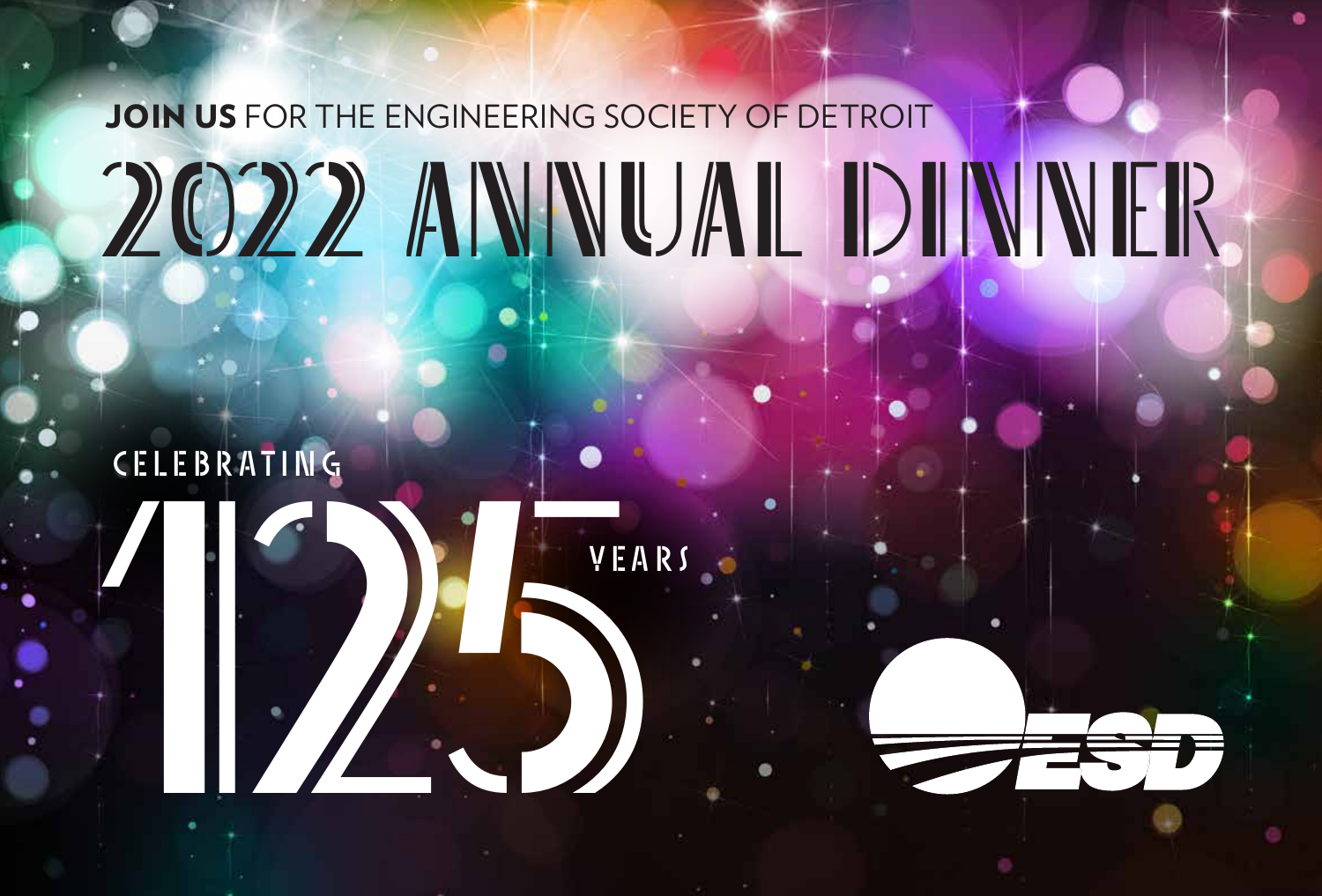## June 23, 2022 Ford Field **DETROIT, MICHIGAN**

5:30 PM | Networking Reception 6:45 **PM** Dinner and Awards

\$175 ESD Members \$200 Nonmembers \$1,575 Table of 10

Includes hors d'oeuvres, dinner, dessert and a hosted bar during the reception. Business attire. Parking included.

**ETROIT®** IEERING SOCIE



TICKETS: **esd.org** or **248-353-0735**.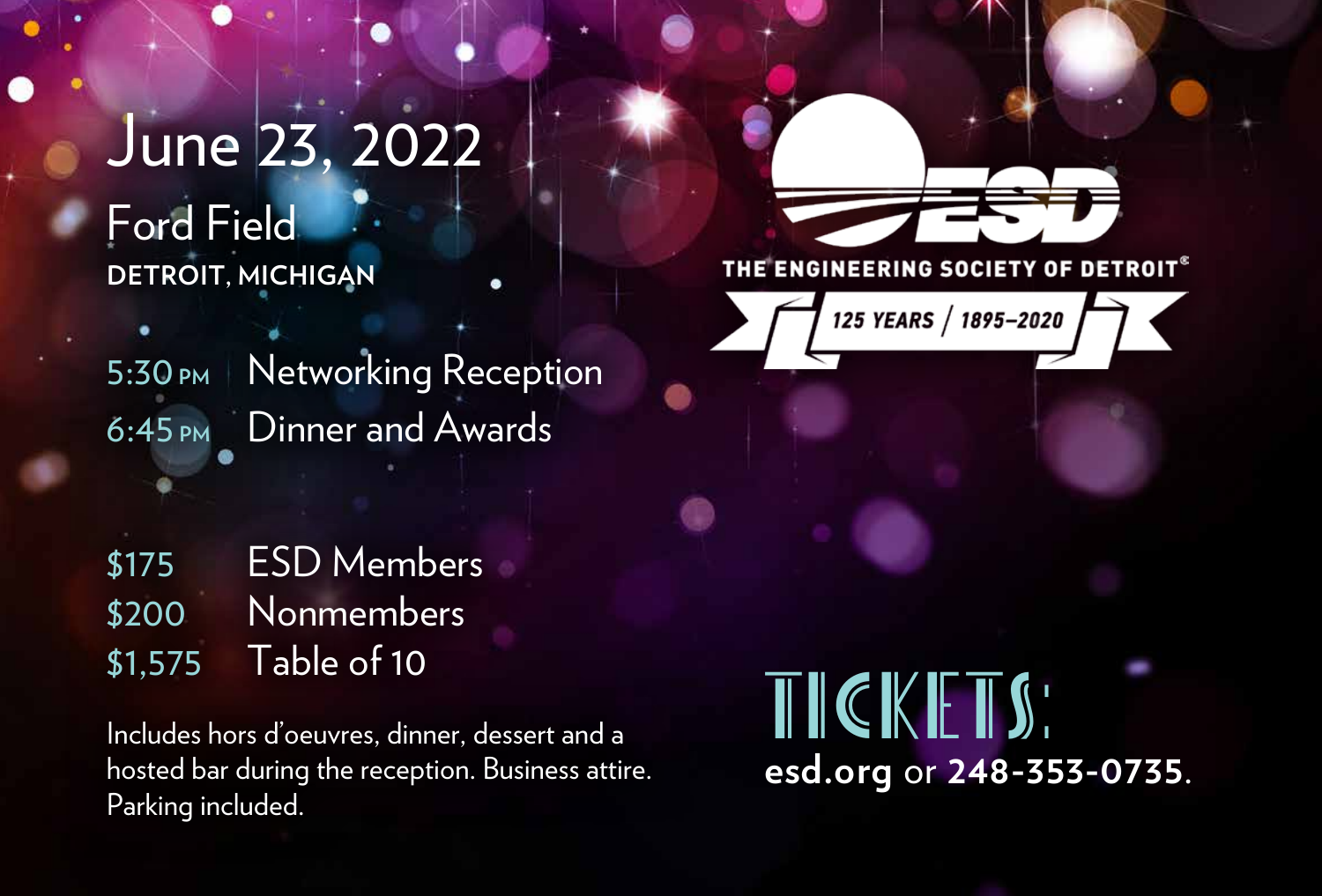#### HORACE H. RACKHAM HUMANITARIAN AWARD

■ **Jerry Norcia**, Chairman and CEO, DTE Energy

#### LIFETIME ACHIEVEMENT AWARD

û **Edward C. Levy, Jr.**, President, Edward C. Levy Company

#### ESD COLLEGE OF FELLOWS INDUCTEES

- û **Richard L. Burns,** Senior Vice President, NTH Consultants, Ltd.
- Michael G. Cummins, PE, President, Impact Engineering, Inc.
- Mark A. Fetters, Service Manager, Shaw Electric / Shaw Systems & Integration
- **Farshad Fotouhi, PhD**, Dean of Engineering, Wayne State University
- **Brett D. Irick**, Retired/Manufacturing Engineering Manager, Ford Motor Company
- Adam Larky, PE, Senior Director, NW Natural Renewables
- William Moylan, PE, Owner, Moylan Engineering Associate, Inc.
- **Daniel E. Nicholson, PE**, Vice President, Global Electrification, Controls, Software and Electronics, General Motors
- Tarek M. Sobh, PhD, PE, President, Lawrence Technological University
- **Hosep Torossian, EdD**, Principal, AGBU Alex & Marie Manoogian School

#### CORPORATE PARTNERS OF THE YEAR

- û **Ford Motor Company**
- û **Urban Science**

#### OUTREACH PARTNER OF THE YEAR

û **Oakland University** 

#### YOUNG ENGINEERS OF THE YEAR

- û **Katrin Bosch, PE**, Project Engineer II, Ruby + Associates, Inc.
- û **Vikrant Chiddarwar**, VDDV Engineer, General Motors
- û **Kirsten Jordan**, Crash Safety Engineer, Ford Motor Co.
- û **Gautham Prasad, PE, SE**, Structural Engineer, Ghafari Associates

#### JOHN G. PETTY IMAGE AWARDS

- **Thomas M. Doran, PE, FESD, Retired.** Principal/Vice President, Hubbel, Roth & Clark, Inc.
- û **John Gallagher**, Retired Columnist, *Detroit Free Press*
- Janice K. Means, PE, LEED AP, FESD, FASHRAE, Retired, Professor Emerita, Lawrence Technological University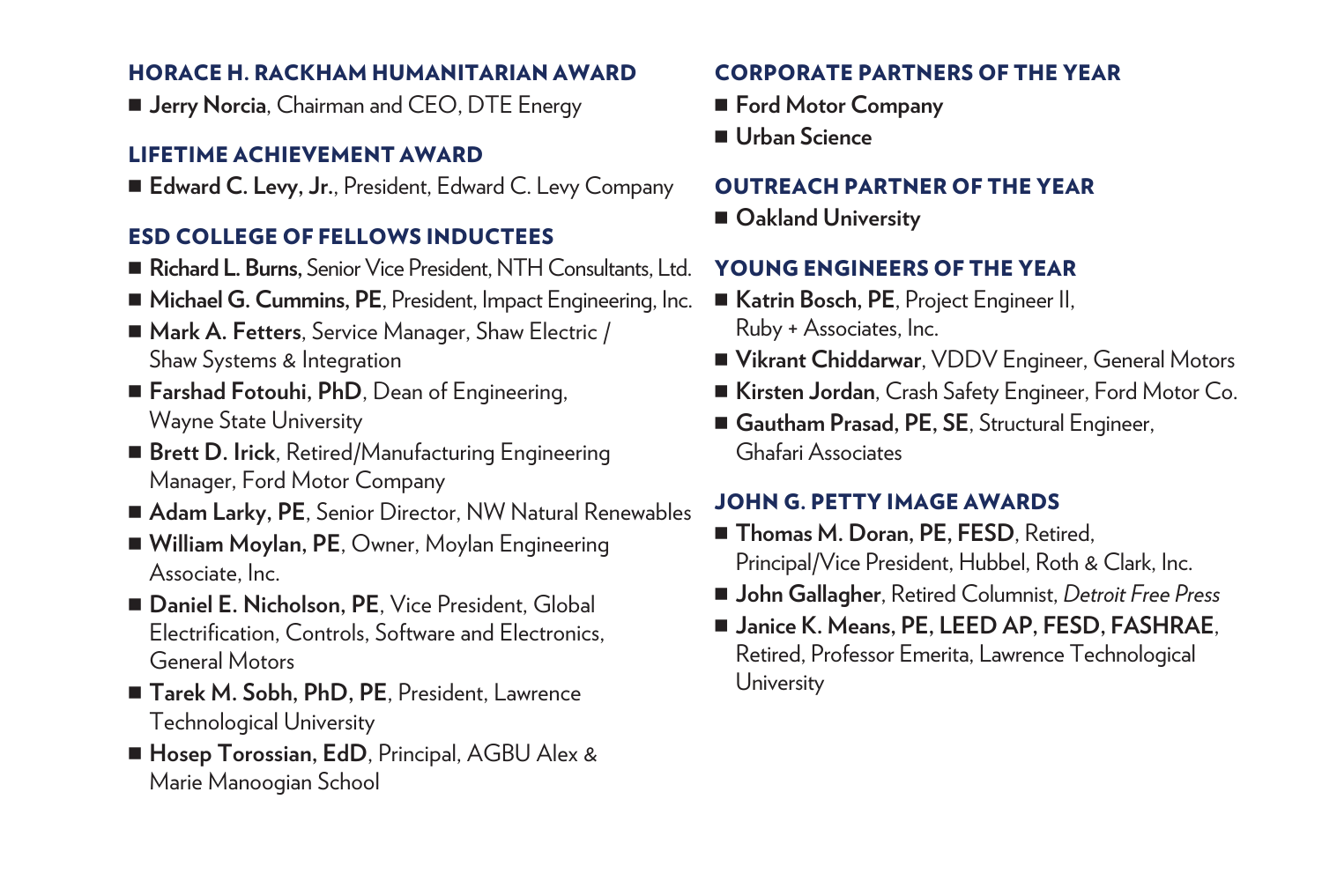#### ESD CONSTRUCTION AND DESIGN AWARDS

- **AUCH Construction New Headquarters OWNER:** *AUCH Construction* **DESIGNER:** *HED* **CONTRACTOR:** *AUCH Construction*
- Beaumont Farmington Hills Master Plan **Implementation OWNER:** *Beaumont Health* **DESIGNER:** *HKS* **CONTRACTOR:** *Barton Malow/AIMS*
- Beaumont Hospital Royal Oak Emergency Center **Expansion**

**OWNER:** *Beaumont Health* **DESIGNER:** *FreemanWhite & HED* **CONTRACTOR:** *Barton Malow*

- **Edsel and Eleanor Ford House Visitor Center and Administration Building OWNER:** *Edsel & Eleanor Ford House* **DESIGNER:** *SmithGroup* **CONTRACTOR:** *Frank Rewold & Sons Inc.*
- û **Ford Motor Company Driving Dynamics Lab OWNER:** *Ford Land* **DESIGNER:** *Albert Kahn Associates, Inc.* **CONTRACTOR:** *Walbridge*
- Ford Motor Company Vehicle Performance & **Electrification Center OWNER:** *Ford Motor Company* **DESIGNER:** *Ghafari Associates, LLC/Jacobs* **CONTRACTOR:** *Stenco Construction*
- Michigan State University Interdisciplinary **Science & Technology Building OWNER:** *Michigan State University* **DESIGNER:** *SmithGroup* **CONTRACTOR:** *Clark Rockford Joint Venture*
- Michigan State University STEM Teaching & **Learning Facility OWNER:** *Michigan State University* **DESIGNER:** *Integrated Design Solutions* **CONTRACTOR:** *Granger Construction Company*
- û **University of Michigan, Biological Sciences Building OWNER:** *Regents of the University of Michigan* **DESIGNER:** *Ennead Architects & SmithGroup* **CONTRACTOR:** *Barton Malow*

#### ESD CONSTRUCTION AND DESIGN HONORABLE MENTIONS

û **Frank Rewold & Sons Corporate Headquarters OWNER:** *Frank Rewold & Sons Inc.* **DESIGNER:** *Auger Klein Aller Architects Inc./SME* **CONTRACTOR:** *Frank Rewold & Sons Inc.*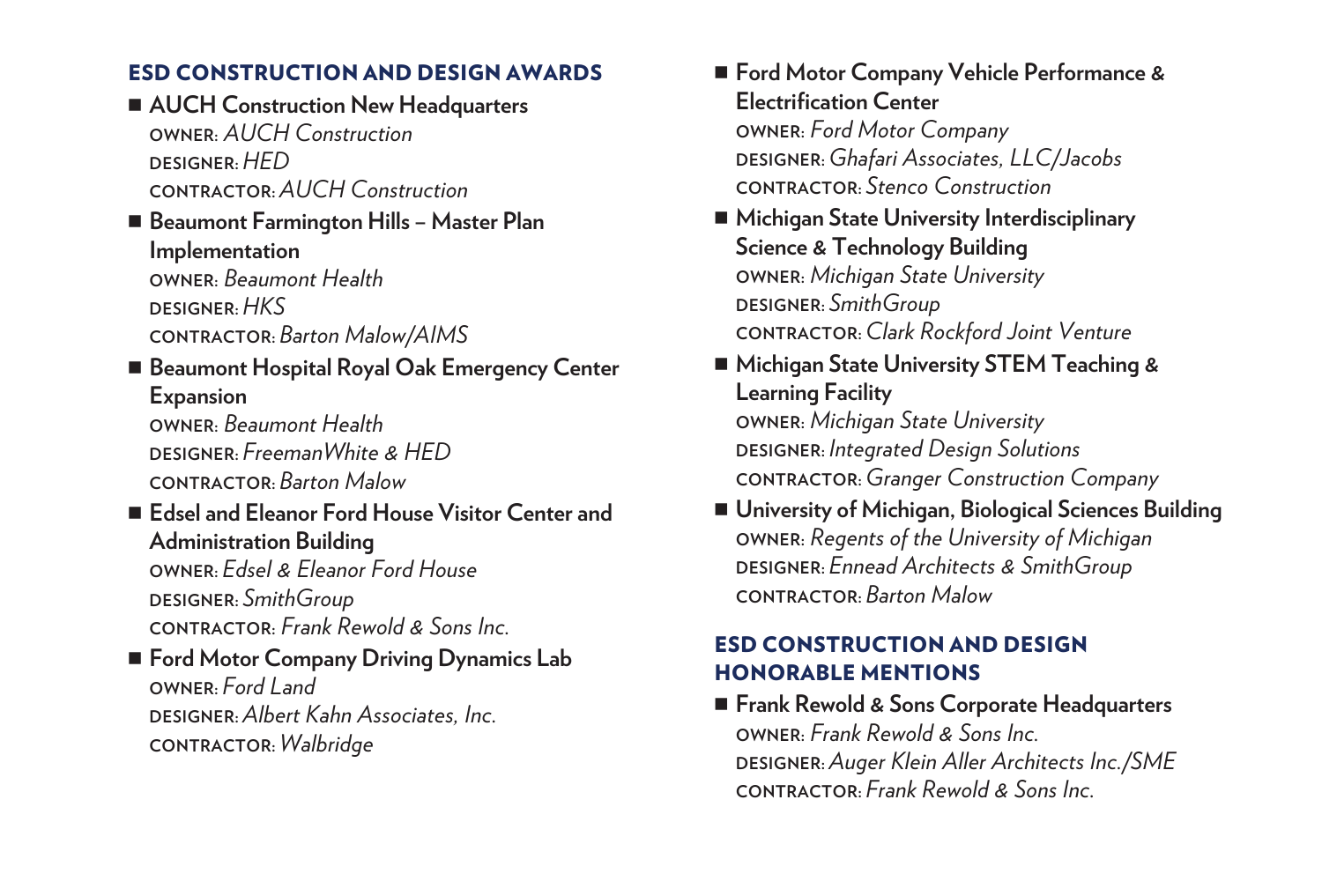û **Ford Central Energy Plant OWNER:** *DTE Energy* **DESIGNER:** *OPN* **CONTRACTOR:** *Walbridge*

û **Glorious Cannabis Cultivation Facility OWNER:** *Glorious Cannabis Company* **DESIGNER:** *Auger Klein Aller Architects Inc. & Strategic Energy Solutions, Inc.* **CONTRACTOR:** *Brivar Construction Company*

■ Henry Ford Health System Cancer Institute Brigitte **Harris Cancer Pavilion OWNER:** *Henry Ford Health System* **DESIGNER:** *SmithGroup* **CONTRACTOR:** *Turner Construction Company*

■ University of Michigan–Dearborn, Engineering **Lab Building OWNER:** *University of Michigan* **DESIGNER:** *SmithGroup*

**CONTRACTOR:** *Granger Construction*

■ Zeiss Michigan Quality Excellence Center **OWNER:** *Zeiss* **DESIGNER:** *SmithGroup* **CONTRACTOR:** *SmithGroup*<br>
CONTRACTOR: *The Christman Company* 

Join leaders in Detroit's engineering, construction • and design communities to mingle and celebrate significant achievements during 2020–2022.

This year's very special event will celebrate ESD's 125th anniversary.

**esd.org** or **248-353-0735**.